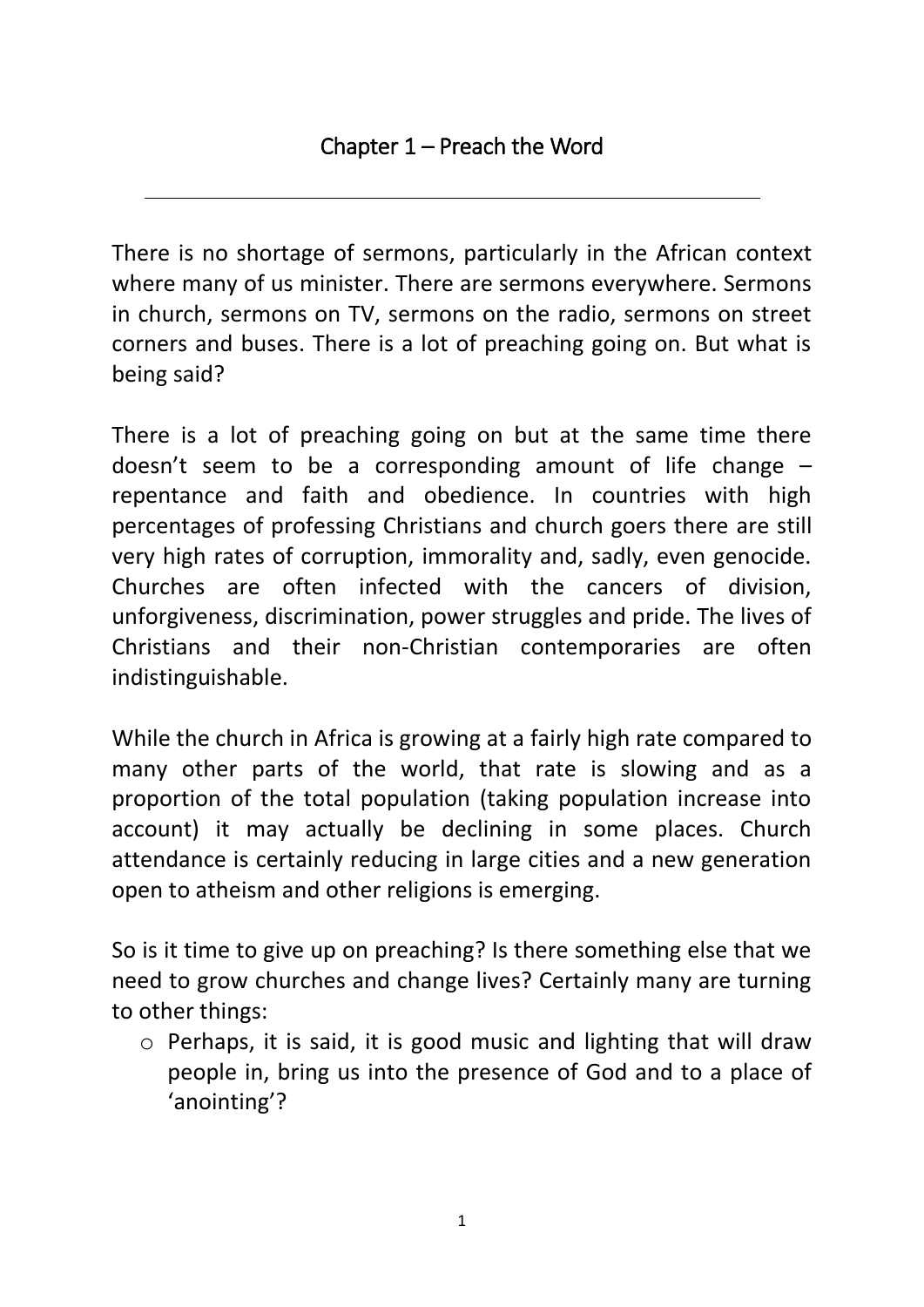- o Perhaps it is signs and wonders and 'deliverance ministry' that will draw people to Christ and be the greatest manifestation of the Spirit's power in our gatherings?
- o Perhaps it is social transformation, serving the physical needs of our community and 'being Christ to people' that should be the main thing for the Church?
- o Perhaps it is having the right structures and business plans and church growth strategies that will make things really take off?

At iServe Africa, we don't think it is time to give up on preaching and Word ministry. Why? Because the Bible makes clear that this has always been the primary means of God revealing himself, the primary means of His gathering and growing His people, that it was the primary work of Jesus and the apostles, and that it is the primary work of the pastor.

So we're going to spend a good bit of time now looking at these things from the Bible so we can all see them there for ourselves.

## THE PRIORITY FOR JESUS

Let's look at the four Gospels in turn. First, Matthew…

Matthew is particularly concerned to show us Jesus as the Great Teacher. The structure of his Gospel is arranged around five great teaching blocks (probably meant to parallel the five books of the Law) each concluding with a phrase like "when Jesus finished teaching…"

Matt. 1-4: the arrival of the king – the kingdom at hand

- 1. Matt. 5-7 (the king teaching membership of the kingdom & living in the kingdom) Matt. 8-9: the king healing – a foretaste of the kingdom
- 2. Matt. 10 (the king sends out the 12 proclaiming the kingdom) Matt. 11-12: the king rejected by his people
- 3. Matt. 13 (parables of the kingdom)

Matt. 14-17: the king rejected and accepted

4. Matt. 18 (the gospel kingdom)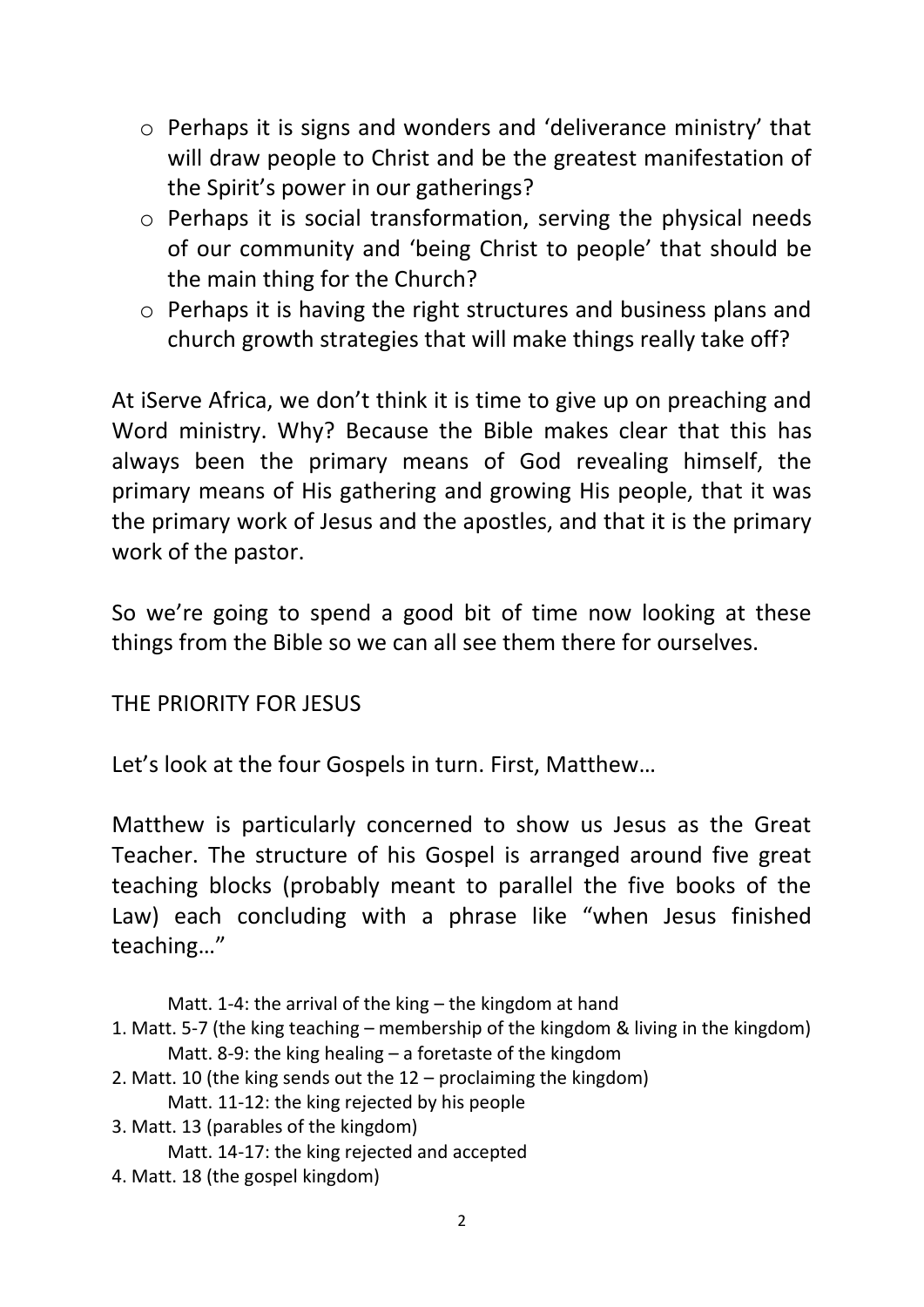Matt. 19-22: the king goes to Jerusalem – how to enter the kingdom 5. Matt. 23-25 (the coming of the kingdom) Matt. 26-28: the king is crowned and the kingdom is inaugurated

Looking at the middle teaching block (Mat. 13), perhaps the climax of the book, and particularly looking at the first parable (Matt. 13:1-23) that dominates the block, we find some very interesting things.

First, notice *the vital importance of the Word*. What is the 'seed' in the parable? Is it a financial gift we need to send to the Man of God? Is it our talents or good works? No. Jesus makes it very clear – the 'seed' is the 'word' (Matt. 13:19, 20, 22, 23). The Sower sowing seed is the Preacher preaching the Word.

And look at the results:

*As for what was sown on good soil, this is the one who hears the word and understands it. He indeed bears fruit and yields, in one case a hundredfold, in another sixty, and in another thirty. (Matt. 13:23)*

For a farmer (and there were probably many of them listening to this parable) even thirtyfold is a massive yield. You would be asking yourself, "Where can I get seed like that?!" This is the punchline of the parable: this seed is incredible. It might be often rejected but when it goes in it has massive power. And what exactly is the seed? Not any old word but 'The Word of the Kingdom' (Matt. 13:19); that is the Word about the King, the king greater than Solomon (Matt. 12:42), the long awaited King whom the Apostles are privileged to see (Matt. 13:16-17), the one who is the 'secret of the kingdom' (Matt. 13:11) – King Jesus.

The only means of bringing real fruit, real growth, a real harvest, is by preaching the Word of Christ. Sometimes it will not be received well, sometimes it will bounce off of hard ground, sometimes it may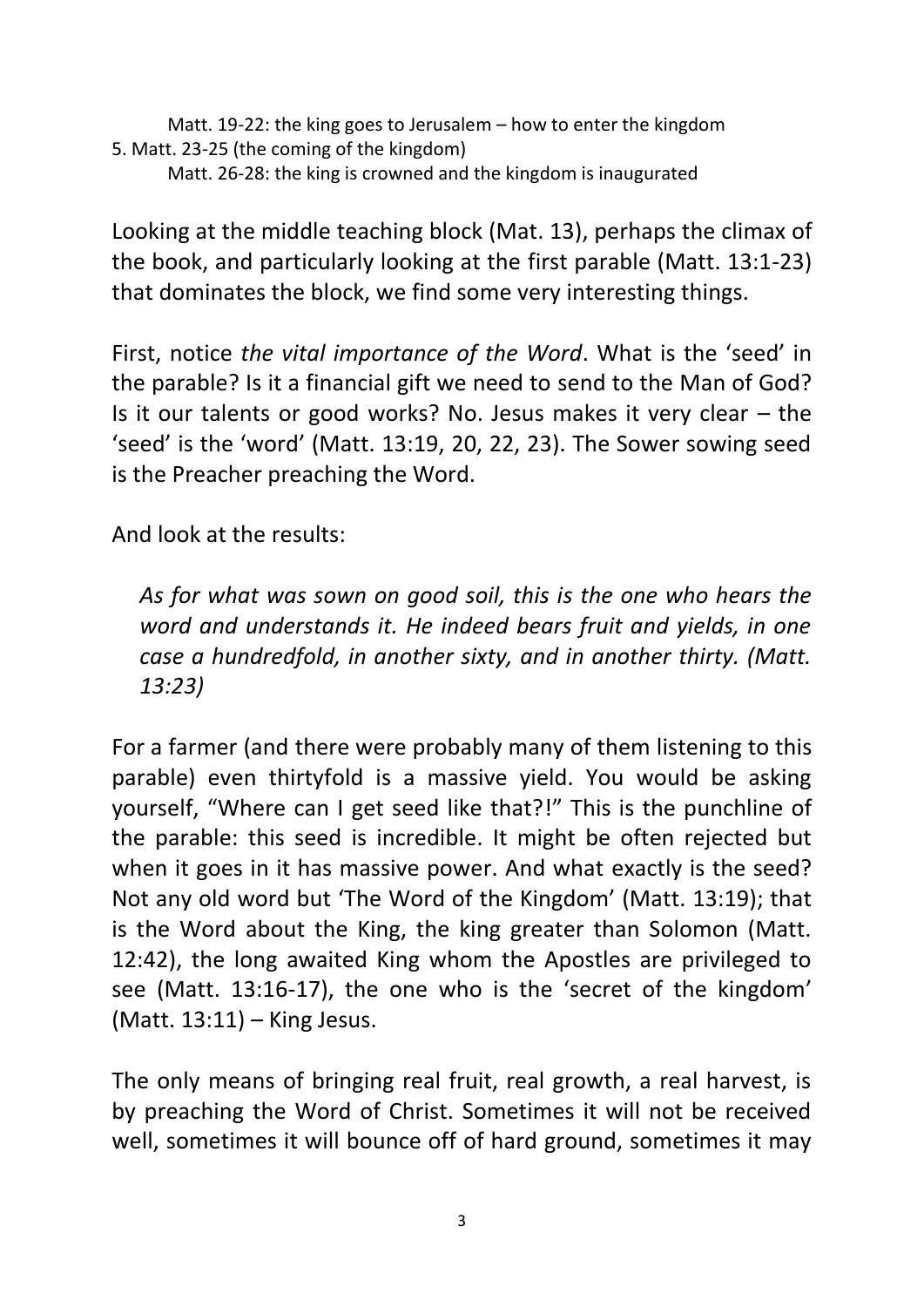seem to fail but the problem is not the seed, the problem is not the message. The Word is very very powerful.

The application for us is pretty obvious. Sow the Seed. Preach the Word. That is the priority. That is the great mission strategy.

But actually this parable is not really about us. The Sower in the parable is not us. It is first and foremost Jesus.

Even if we didn't have the clue from the next parable (Matt. 13:37) we would have plenty of reason from the story itself and the surrounding stories to think that the Sower is the Son of Man. The parable of the Sower is largely an explanation of what has been going on in Jesus ministry. In the previous chapter the religious leaders have rejected his ministry in the strongest possible terms (Matt. 12:24). Many of the people are just following him for his healings and miracles and have no lasting faith (Matt. 5:24-25; 8:18-22; 27:22-25). Only his few chosen disciples have been given ears and eyes so that can receive the Word (Matt. 11:25-27; 13:11-17). So when Jesus talks about the Sower and the different soils he is talking primarily about the different reactions to *his own* preaching.

Jesus is the Great Sower, the preacher greater than Jonah and greater than Solomon (Matt. 12:41-42). He is the long-awaited Second Adam, who enters a cursed world of rocky, scorched earth full of thorns and thistles, where Satan lurks – the world under the curse of Genesis 3 – and into this barren world he brings life and blessing and an abundant harvest (Matt. 13:3-8).

This is the good news. We have a Sower God. He is not the 'hard man, reaping where he did not sow' (Matt. 25:24), demanding, taxing, sucking the life out of his world. No. He is a giver – a God who is showering the world with grace. And he is not a God who sits up in heaven in comfort while we work but a God who becomes man, gets his hands and feet dirty, sweats and labours as he strides through the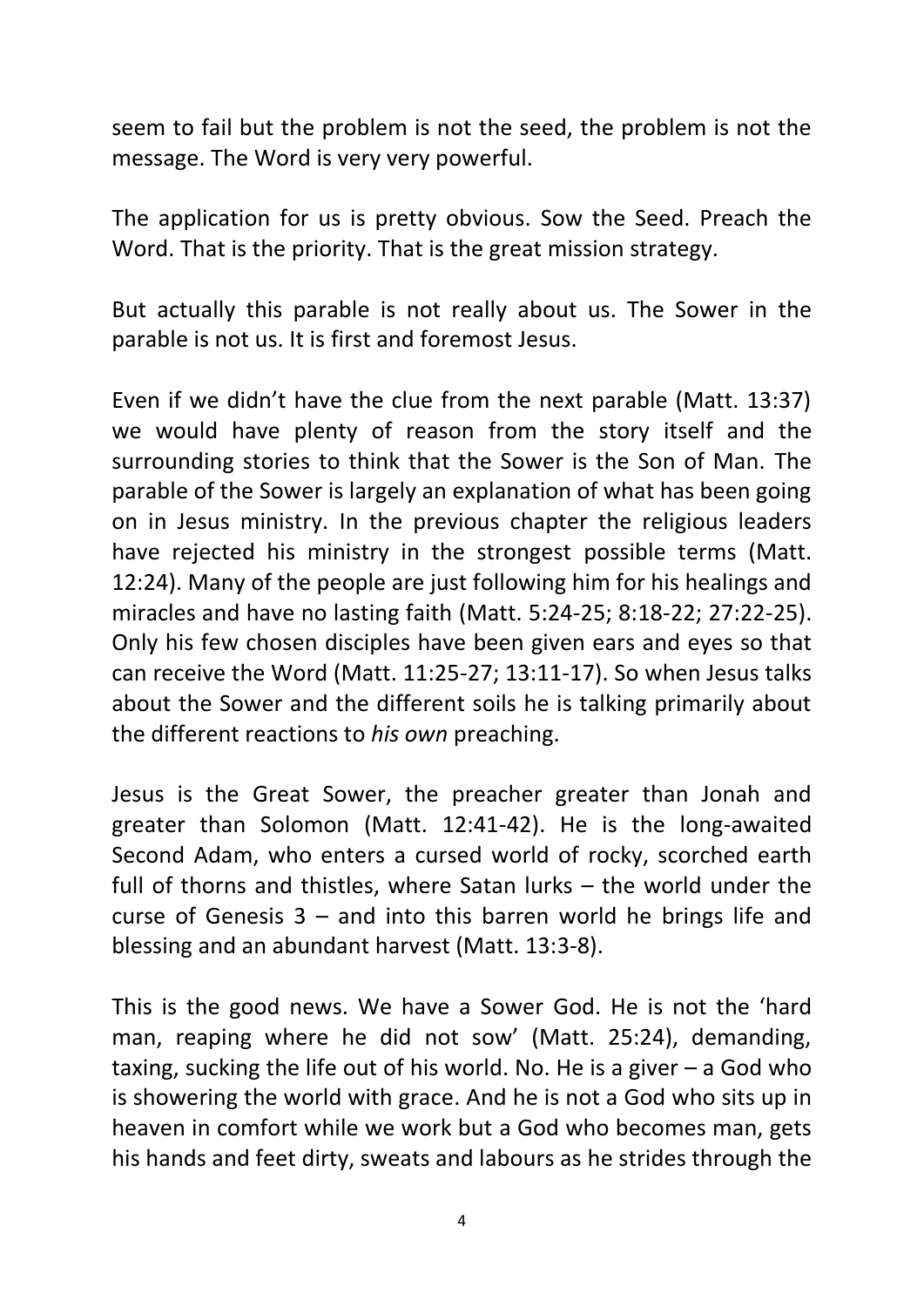fields sowing, while we (the soil) just lie there passive. That is the gospel of the grace of Christ. He gives life, we receive.

So let's not miss the main point of Matthew 13. The preacher in view here is not us but Jesus himself. He depicts himself first and foremost as The Sower, striding through the earth sowing the Word. That is his priority – to bring life through his Word.

Turning to Mark…

Mark starts his gospel story in a very exciting way with a fast moving account of John the Baptism (the end-time Elijah), Jesus' baptism, *immediately* seeing heaven opened, *immediately* driven by the Spirit into the wilderness, preaching, calling the first disciples who *immediately* leave and follow him, *immediately* calling some more… Already in these fast moving verses Mark has taken time to describe John's preaching (Mark 1:4, 7-8) and Jesus' proclamation (1:14-15).

Now Jesus goes to Capernaum, not primarily for an exorcism session but to *teach* in the synagogue (Mark 1:21). It is Jesus' *teaching* that the congregation are astonished at (Mark 1:22). The incident with the man with an unclean spirit is more of a distraction than the main event. It is like an unruly child misbehaving at the back of a class and the teacher shouting, "Be quiet!" and then carrying on teaching. The silencing of the demon just underlines the authority of Jesus' amazing *teaching* (Mark 1:27).

Then something very surprising happens which demonstrates very clearly where Jesus' priorities lie. As the Sabbath day ends and the people are free to move and work "they brought to him all who were sick or oppressed by demons" (Mark 1:32). (Notice in passing that he didn't go around advertising a healing ministry or going out on wellpublicised crusades but people came to him while he was just resting in Simon Peter's house.) "And the whole city was gathered at the door" (Mark 1:33). This is massive fame. And massive success – he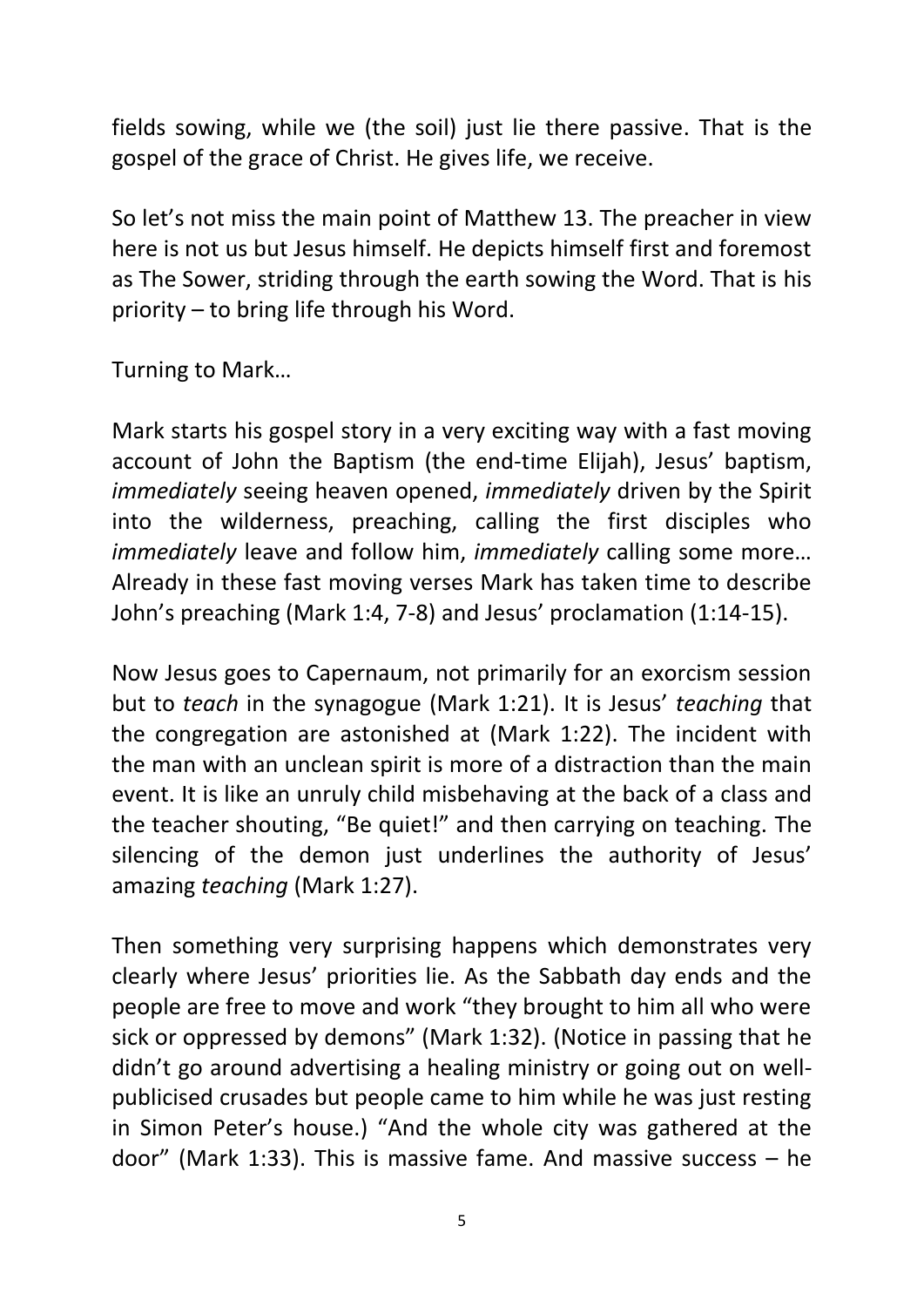heals all these different diseases – TB, healed; paralysis, healed; blindness, healed; cancer, healed.

Then we get to the really surprising bit: "And rising very early in the morning, while it was still dark, he departed" (Mark 1:35). Before anyone could see him, he slipped away. Was it to pray for more power to return to the village and continue the great healing ministry? Let's read on…

Simon and friends have to really search to find Jesus – presumably he's gone some way away  $-$  and when they find him they say, "Everyone is looking for you!" (Mark 1:37). In effect they are saying, "What are you doing?! Why have you gone? Last night was amazing. This could be the most amazing healing ministry the world has ever seen. We could build a clinic and put up a sign saying 'Jesus of Nazareth Healing Centre' and people would come from all of Israel. You could heal millions. There's no time to lose. Come back."

And how does Jesus respond?

*Let us go to the next towns, that I may preach there also, for that is what I came for (Mark 1:38).* 

What a powerful statement of Jesus' priority.

Turning to Luke's Gospel…

At Luke 4 where we find what Jesus' mission was *not* and then a very clear statement of what it *was*.

The temptations in the wilderness (Luke 4:1-13) work on a number of levels at the same time. Most importantly this story is giving us 'certainty' (cf. Luke 1:4) about the perfect righteousness of Christ. He is the Second Adam who, unlike the first Adam, resists the temptation of the Serpent. He is the Perfect Israel in the wilderness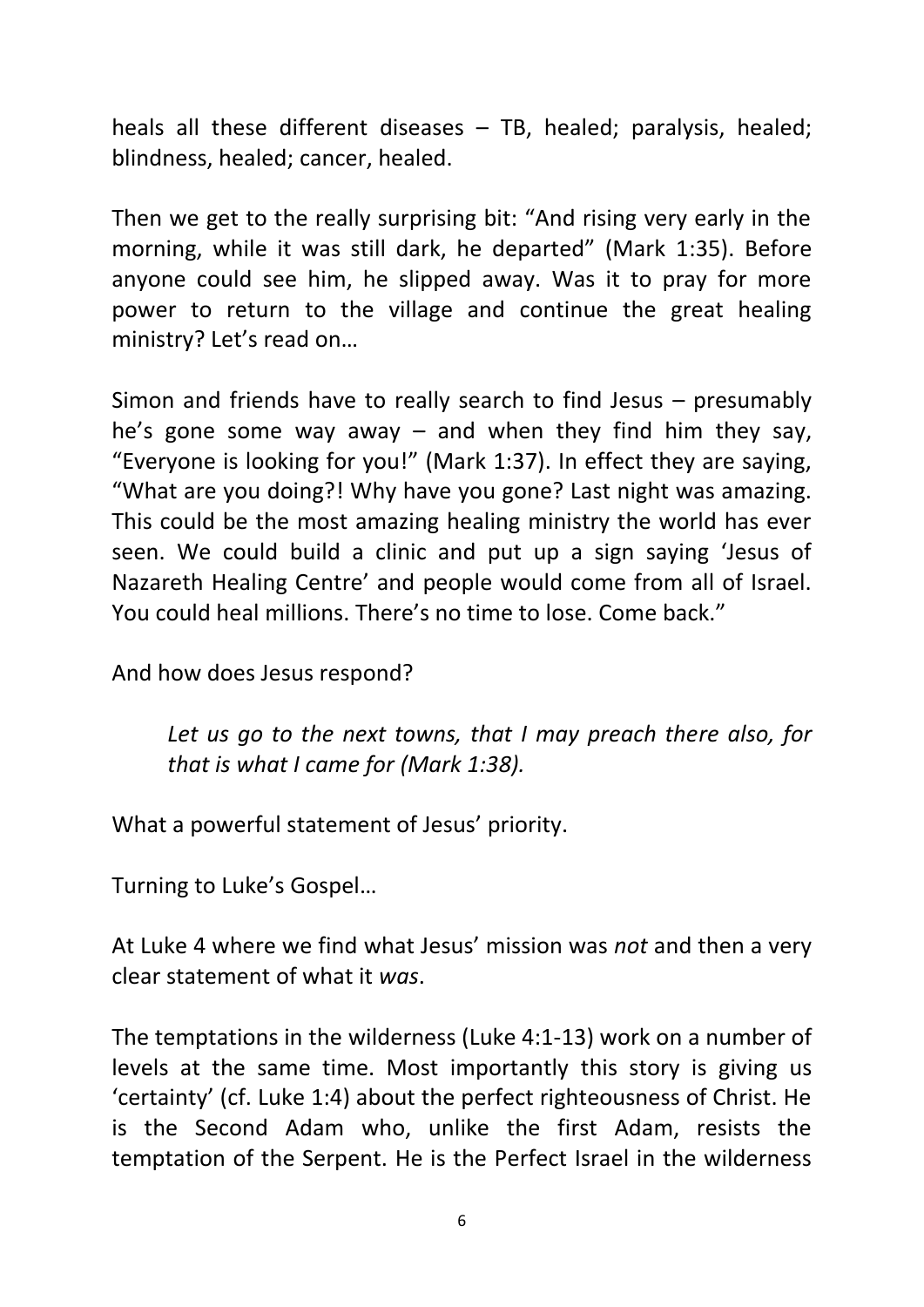who, unlike the first Israel who failed repeatedly, passes the tests. He is the Innocent One who will take the place of sinners like us (cf. Luke 23:4, 14-15, 22, 25, 41).

Another important way that the temptations work is in showing us what Jesus' ministry will *not* be (in preparation for what it will be from v14 onwards). Satan is throwing temptations at Jesus with the specific aim of diverting him from his key mission (cf. Mark 8:32-33). But Jesus resists and shows that his ministry:

- 1. Will not be about turning rocks into bread he could turn Mount Kenya into a mountain of food and feed all the hungry of the world but he doesn't do that.
- 2. Will not be about being the 'Big Man' not about power and riches – he is the king who has come not to be served but to serve – he will have nowhere to lay his head and die without even clothes.
- 3. Will not be about performing flashy miracles not doing great faith stunts. When Jesus does do miracles it's often in a closed room or he takes someone aside, away from the crowd.

So what is Jesus' ministry going to be all about? In verses 14 to 21 we find Jesus empowered by the Spirit (v14) to preach (v15) from the Scriptures (v17-20) a Christ-centred sermon (v21)! (That's a pattern that we're going to see again and again.)

Of course the main reason Luke records the Nazareth sermon for us is so that we would see who Jesus is.

*And the eyes of all in the synagogue were fixed on him. And he began to say to them, "Today this Scripture has been fulfilled in your hearing. (Luke 4:20-21)*

It's an amazing scene. Full of tension. All eyes on Jesus. You could hear a pin drop. And the tension is broken as Jesus reveals that Isaiah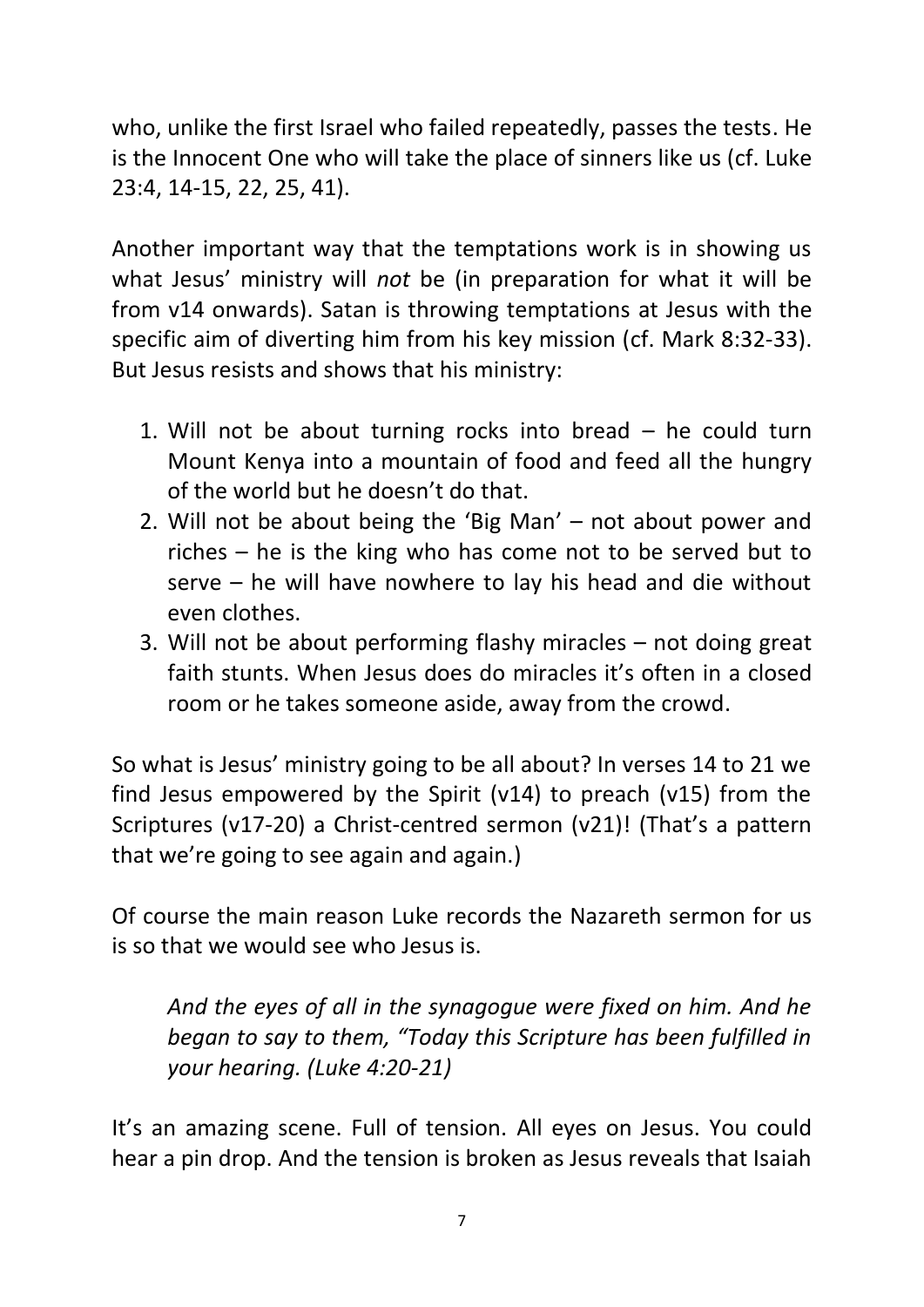61 was written *for him* – it was the script waiting 600 years for the actor to come and read it  $-$  and now here he is, saying the things the Christ would say when he comes.

So the big point here is that Jesus is the great promised Messiah. The long-awaited one is finally here.

But there is also a very important statement of the Messiah's *mission* at this point:

*The Spirit of the Lord is upon me, because he has anointed me to proclaim good news to the poor. He has sent me to proclaim liberty to the captives and recovering of sight to the blind, to set at liberty those who are oppressed, to proclaim the year of the Lord's favour. (Luke 4:18-19)*

Looking at the verbs here we find three out of four are about proclamation. The other – releasing the oppressed [crushed] – happens at the other end of Luke's narrative, paradoxically through Jesus being bound and crushed (Luke 23:25; Isaiah 53:5).

Why this emphasis on preaching? Well there are many reasons but the key one is found in verse 19, or rather what is *not* in verse 19:

*to proclaim the year of the Lord's favour. (Luke 4:19)*

The strange thing is that Jesus doesn't continue the quotation from Isaiah to the end of the sentence: "…and the day of vengeance of our God" (Isaiah 61:2). Why is that? Because the day of vengeance, which the Jewish people expected to be at exactly the same moment as the time of favour, turns out to be separate future day. It is yet to come. Jesus is saying, "There is wrath coming but *today is the day of salvation* – I have come to seek and to save the lost, I'm going to die,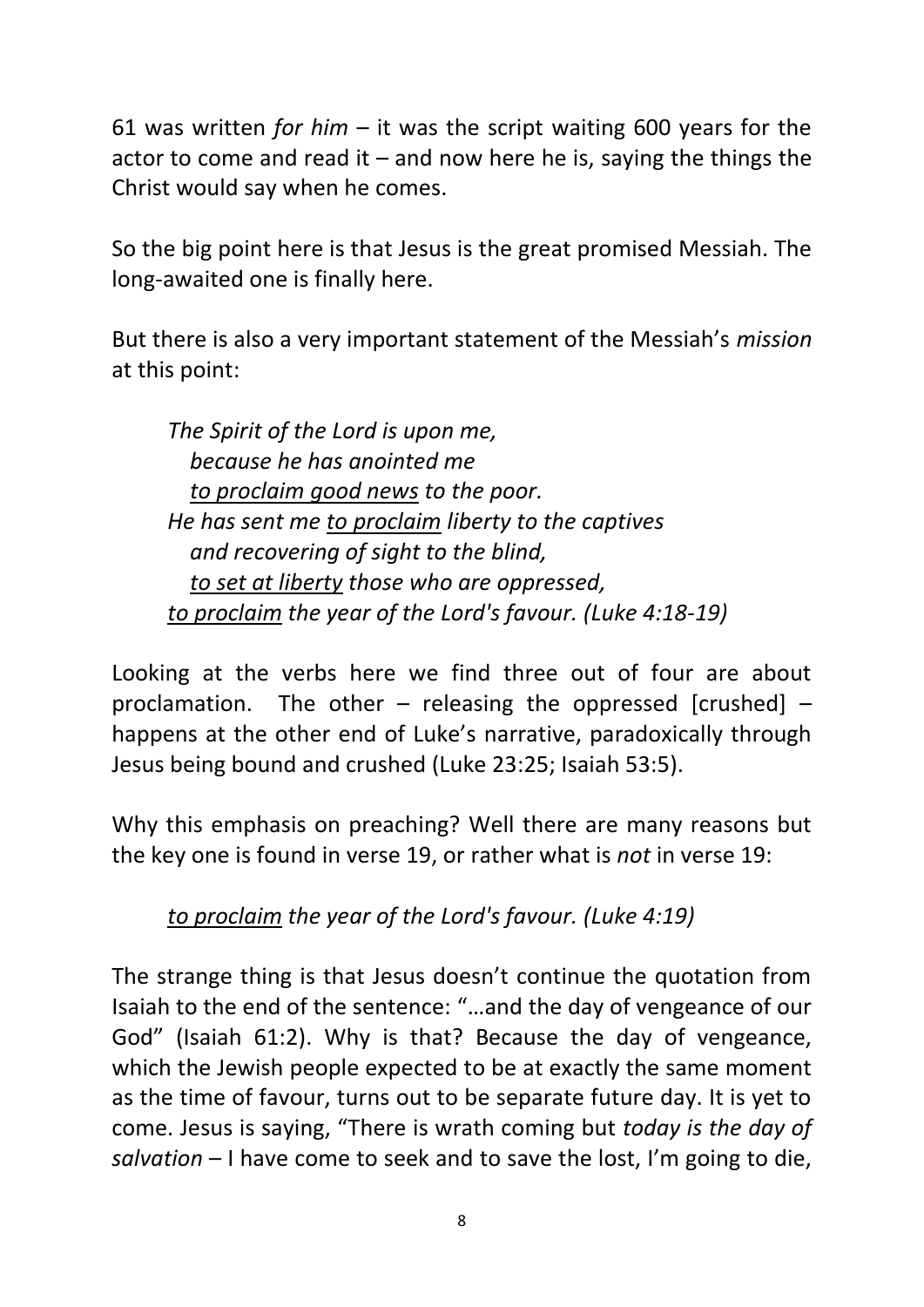I came to give my life as a ransom for many – repent and believe in me and you will escape captivity and spiritual oppression and enter my kingdom."

This is not a message that can be communicated by a miracle. It is about deep spiritual and eternal realities. No amount of economic renewal or healings will touch this deep problem. The good news is that God is showing his sovereign favour to the spiritually poor, enslaved and blind, rescuing them from captivity through the death of the innocent one in their place. The very nature of that gospel demands that it be *preached*.

Turning to John's Gospel…

John has a lot to say about words. We could look at the way Jesus is the 'Word of God', making the Father known by words (John 1:1, 18; 17:8, 26). We could look at how, again and again, Jesus performs a sign and then explains it through *words* to point people to a deeper meaning in himself and his mission (e.g. John 5). We could look at how Jesus gathers his sheep by his *voice* (John 10:3, 16, 27). But let's zoom in on chapter 6.

Here is a very obvious test and proof of Jesus' priorities. Jesus feeds the crowd so full they can eat no more. They want to make him king (John 6:15). But Jesus doesn't want to be their sort of king. He withdraws. The crowd chases after him and then comes the great twist:

*Jesus answered them, "Truly, truly, I say to you, you are seeking me, not because you saw signs, but because you ate your fill of the loaves. Do not labour for the food that perishes, but for the food that endures to eternal life, which the Son of Man will give to you. (John 6:26-27)*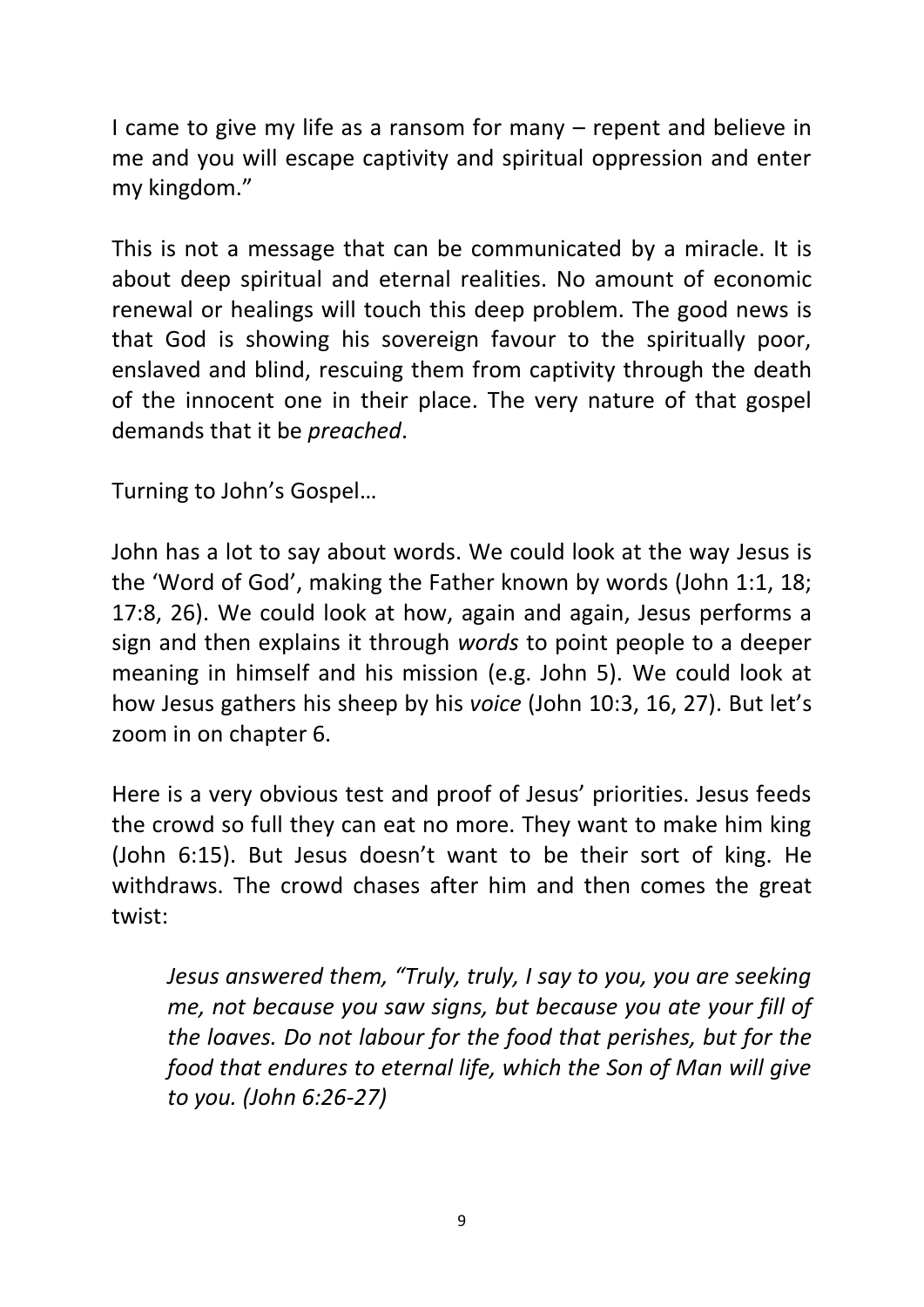Again we see that Jesus' ministry is not about feeding the world physically, it is not about being a worldly king, it is not about doing flashy miracles. It is about giving himself as the bread of life (John 6:35) – his flesh broken and blood poured out as the great Passover sacrifice (cf. John 1:29; 13:1; 19:29, 36). And how, in practice, is someone to feed and drink and receive this bread of life?

*The words that I have spoken to you are spirit and life. (John 6:63)*

Just as Isaiah prophesied in a passage very similar to John 6, we are to make our ears into mouths and feed and be satisfied, listen and live (Isaiah 55:2-3). It is through Jesus' words that he is communicating life, communicating his very self to his people. That's why John Chapter 6 is 20% sign, 80% sermon. That's why Jesus' priority is preaching.

## THE PRIORITY FOR THE APOSTLES

Now let's look briefly at the ministry of the apostles commissioned by Jesus, first in Matthew's Gospel and then the Book of Acts.

In Matthew there are actually two times when the apostles are sent out by Jesus and it's very interesting to compare them:

| Matthew 28:16-20                                  |
|---------------------------------------------------|
| - 11 disciples                                    |
| - All authority given to Jesus                    |
| - All nations                                     |
| - Make disciples, baptising,                      |
| teaching them to observe all Jesus                |
| has commanded                                     |
| - "I am with you always to the<br>end of the age" |
|                                                   |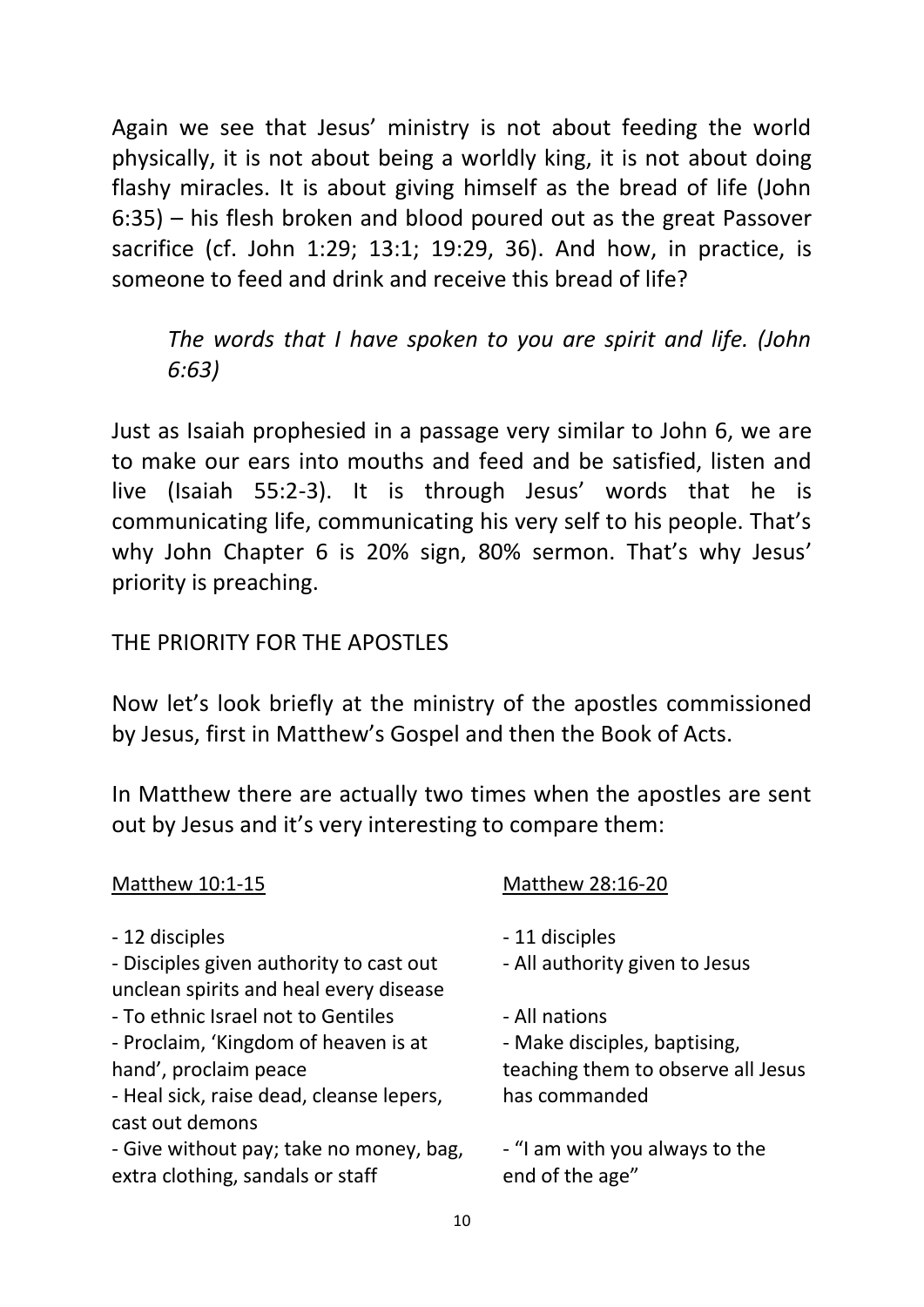Is Matthew 10:1-15 a pattern for our mission today? Well, there are lots of details in this first commission that, if we were giving a talk on mission, we might usefully apply to our evangelism but then we're unlikely to apply lots of the other details  $-$  e.g. the command not to go to the Gentiles or the prohibition of sandals or staffs. So we're actually being selective  $-$  picking the bits we want to apply. And if we're honest, raising the dead (v8) and healing *every* disease and affliction (v1) do not feature highly most of our contemporary mission efforts.

Matthew 10:1-15 is not *our* commission – it was a commission to the twelve disciples. And even for them it was not a commission for all time but for a particular season. Even within Matthew's Gospel you can see their commission changing to the one given at Matthew 28.

There, in what we know as the Great Commission we see something quite different to the earlier sending out of the disciples. For a start there are only 11 of them now, a reminder that we are the other side of the betrayal and Cross. The Kingdom that was 'at hand' has now

The emphasis is all on proclamation, discipling, teaching.

been inaugurated as the King was crowned and enthroned at Golgotha (cf. Matt. 27:11, 28-29, 37, 42) and then raised in power to the right hand of the Father. Whereas in Matthew 10 Jesus gave authority to his disciples, in Matthew 28 it is Jesus who is given all

authority. The emphasis now is not on the signs of the at-hand Kingdom (healings, raisings from the dead, exorcism) but instead all the emphasis is on proclamation, discipling and teaching.

Whereas the earlier mission was to Israel and clearly for a limited time, this new mission is to all nations and is 'to the end of the age' – meaning that this great commission sets the agenda not only for the apostles but for us and every disciple until the return of Christ.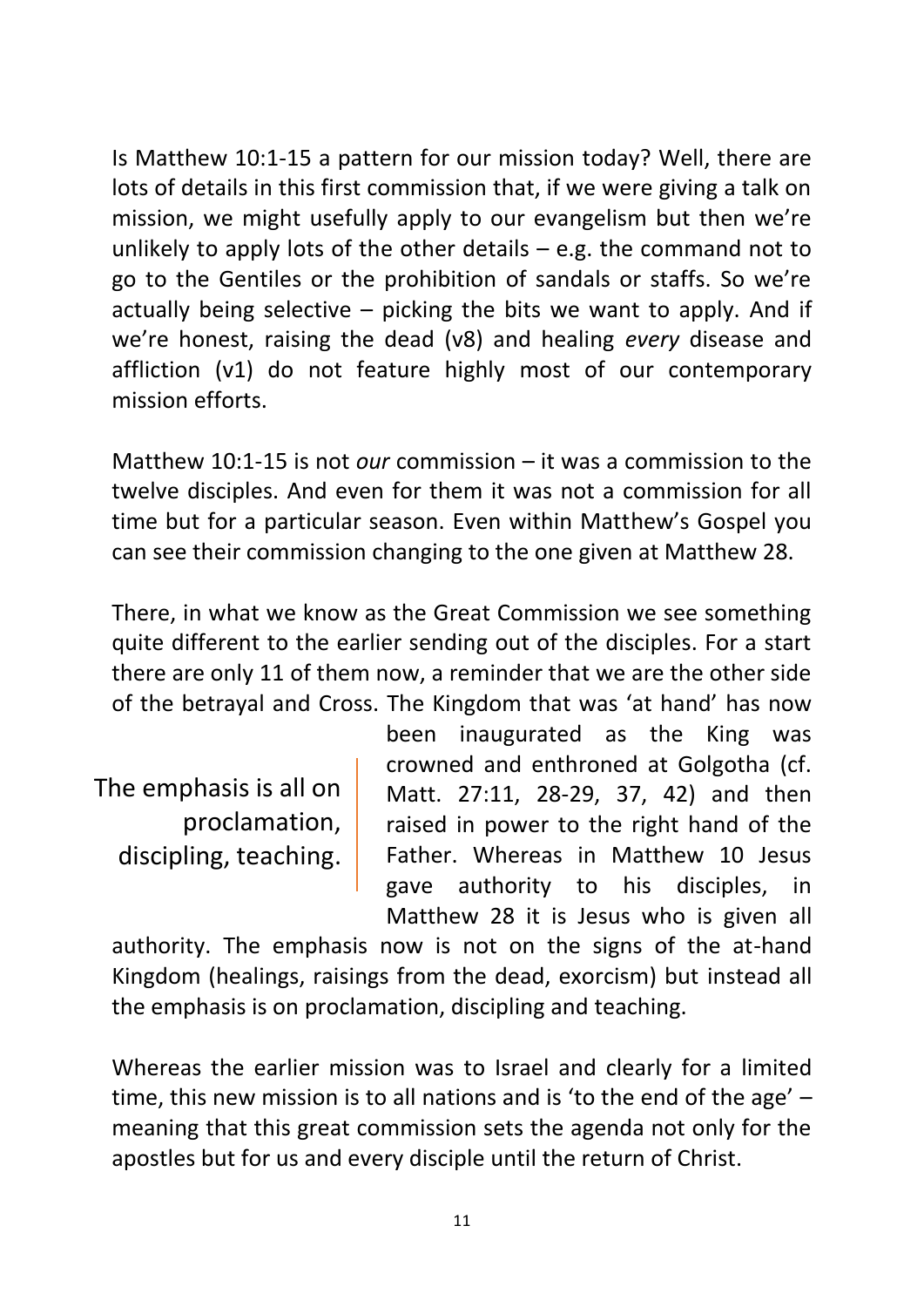Turning to Acts…

The book of Acts is largely the story of how the apostles start to carry out the Great Commission. Certainly there are signs and wonders accompanying the birth of this great new gospel age but these are not the focus of the apostles' ministry. When the lame man is raised in the Temple courts (Acts 3:1-10) Peter is desperate to turn the attention of the crowd away from the miracle towards the gospel of the Holy and Righteous One, the Author of Life who suffered in fulfilment of prophecy for the forgiveness of sins (Acts 3:11-26).

In Acts 6 we see, perhaps most clearly, where the apostles' priority lay.

*And the twelve summoned the full number of the disciples and said, "It is not right that we should give up preaching the Word of God to serve tables." (Acts 6:2)*

It is not that serving on tables is not important. It is given to seriously spiritual guys  $(v3)$  – the best of the best. It is not an 'anyone will do' thing. And the word for 'service' of tables (v2) is the same as 'service' of the word (v4). So let's not talk about pastoring and preaching as 'the ministry' – we are all in ministry! Serving on tables, care of the poor and needy in the church, is very important. But there is still a priority:

*But we will devote ourselves to prayer and the ministry of the word. (Acts 6:4)*

The big problem at the beginning of this chapter is that this great task will be neglected. The church is attacked in Acts 4 through persecution, and in Acts 5 by financial deceit and more persecution but now in Acts 6 is an even more dangerous threat to the very life of the church – distraction from Word ministry. The Job Description for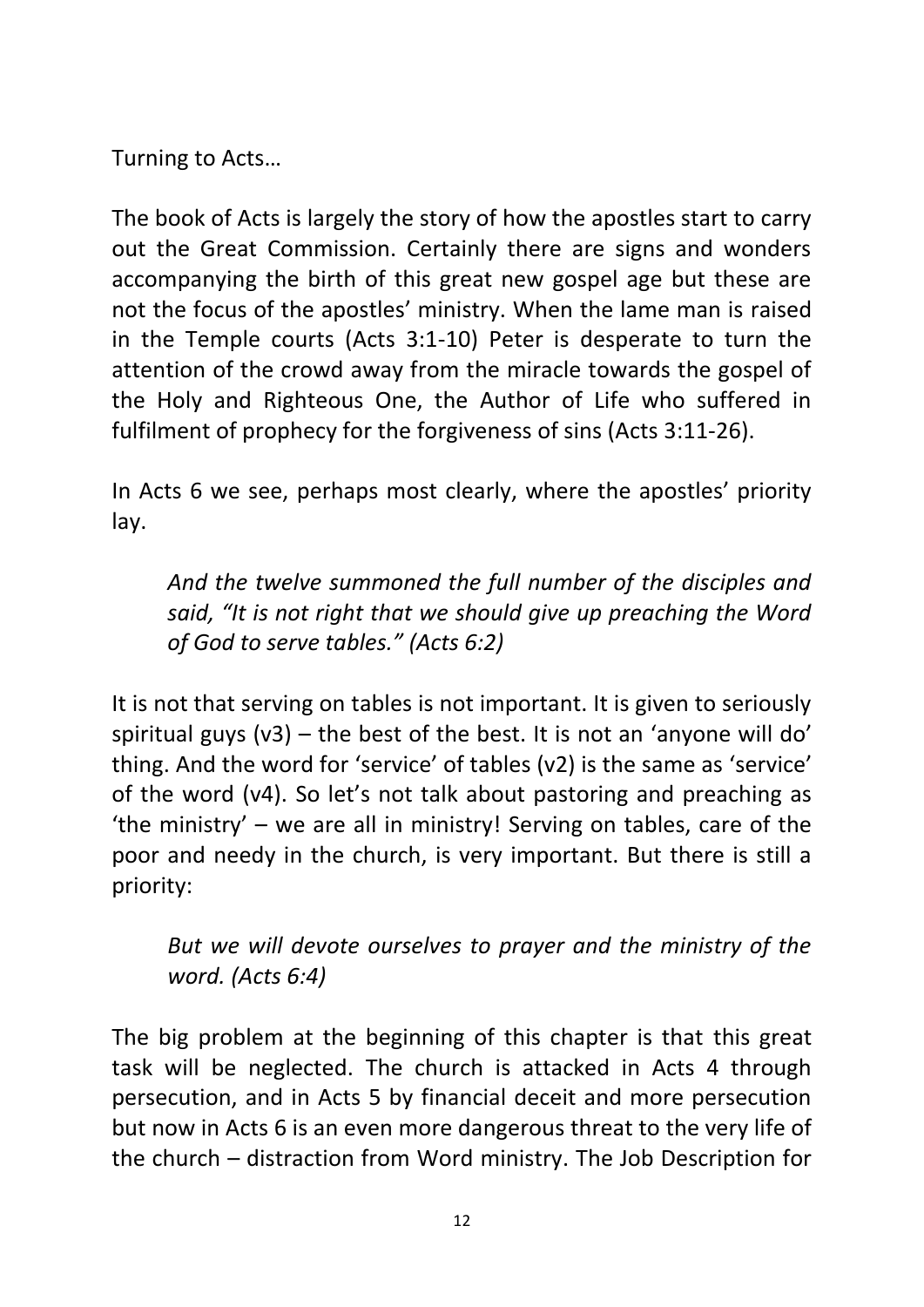the apostles was to be Jesus' witnesses in Jerusalem, Judea, Samaria and to the end of the earth (Acts 1:8). Cease to preach Christ and they had simply failed. Even for the non-apostles it seems that preaching the Word was hugely important (Acts 6:8-7:53; 8:4-8; 8:35). Without the Word and prayer the church will crumble and the nations will remain lost. Conversely, when the ministry of Word and prayer is prioritised and strategies are put in place to ensure that this main thing remains the main thing the church is built:

*…the word of God continued to increase, and the number of the disciples multiplied greatly in Jerusalem, and a great many priests became obedient to the faith. (Acts 6:7)*

Now finally, let's come to the present day pastor.

## THE PRIORITY FOR THE PASTOR

There are two key places in the New Testament where we see the transition from the apostolic age to the post-apostolic age - or to put it more simply, the handover from the Apostles to the pastors who will come after them. These places are Acts 20 (Paul's farewell address to the Ephesian elders) and Paul's letters to Timothy and Titus. These are crucial for showing us what was not unique to the Apostles – or in other words for seeing what is the core ministry for all church leaders for all time. We'll look at them in more detail later in the course but for now let's just notice simply the priority of preaching.

*And now I commend you to God and to the word of his grace, which is able to build you up and to give you the inheritance among all those who are sanctified. (Acts 20:32)*

Just as the Apostles were devoted to the Word (Acts 6:4), so the elders are given to God and given to the Word (Acts 20:32). That is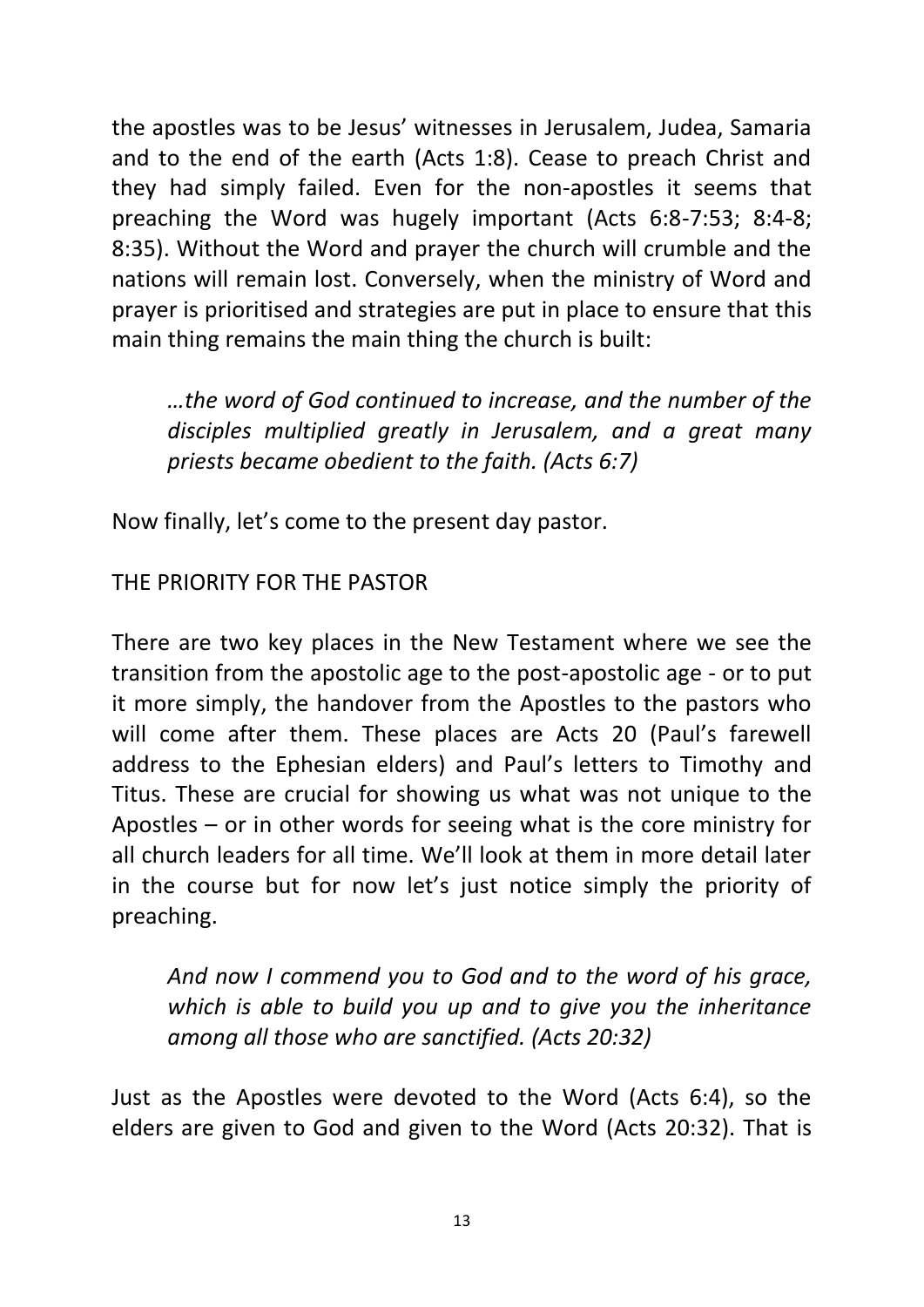what they are to safeguard and that is what will safeguard them. It is all they need and all their churches will need.

In a culture like ours which rates images and music and action very highly and puts a relatively low value on words, it is worth underlining that what the elders are committed to and what builds people them and their flocks is the *Word*. Not acrobatics or flashing lights or miracles or huge PA systems. The Word.

And it is specifically the Word of *Grace* - the message that we are the worst of sinners but Christ died instead of us to take our punishment and rose again to clothe us in his righteousness.

- $\circ$  That is what will really build people up not the puffing up of motivational speaking.
- $\circ$  That is what will give people a true lasting inheritance not the false promises of the prosperity gospel.
- $\circ$  That is what will lead to sanctification not the carrots and sticks of moralism.

Turning to 1 Timothy 3:1-7…

This is actually a very surprising passage. If we were to give a talk on 'how to know if you should be a pastor' would it look much like this?

- There is no mention of a 'call' to pastoral ministry (the only calling in the letter is the one to eternal life  $-1$  Tim. 6:12  $-$  the calling for all Christians).
- It's ok to *desire* to be a pastor (v1). Just because you want to do something doesn't mean it's unspiritual! God gives us desires.
- Most of the qualifications for leadership in the church are about character and lifestyle (v2-7).
- These are qualifications by which the *church* can discern whether someone who desires to be a pastor is indeed fit for the job.
- Significantly the only competence that the pastor needs is to be able to  $teach (v2)$ . This is going to be his primary activity.</u>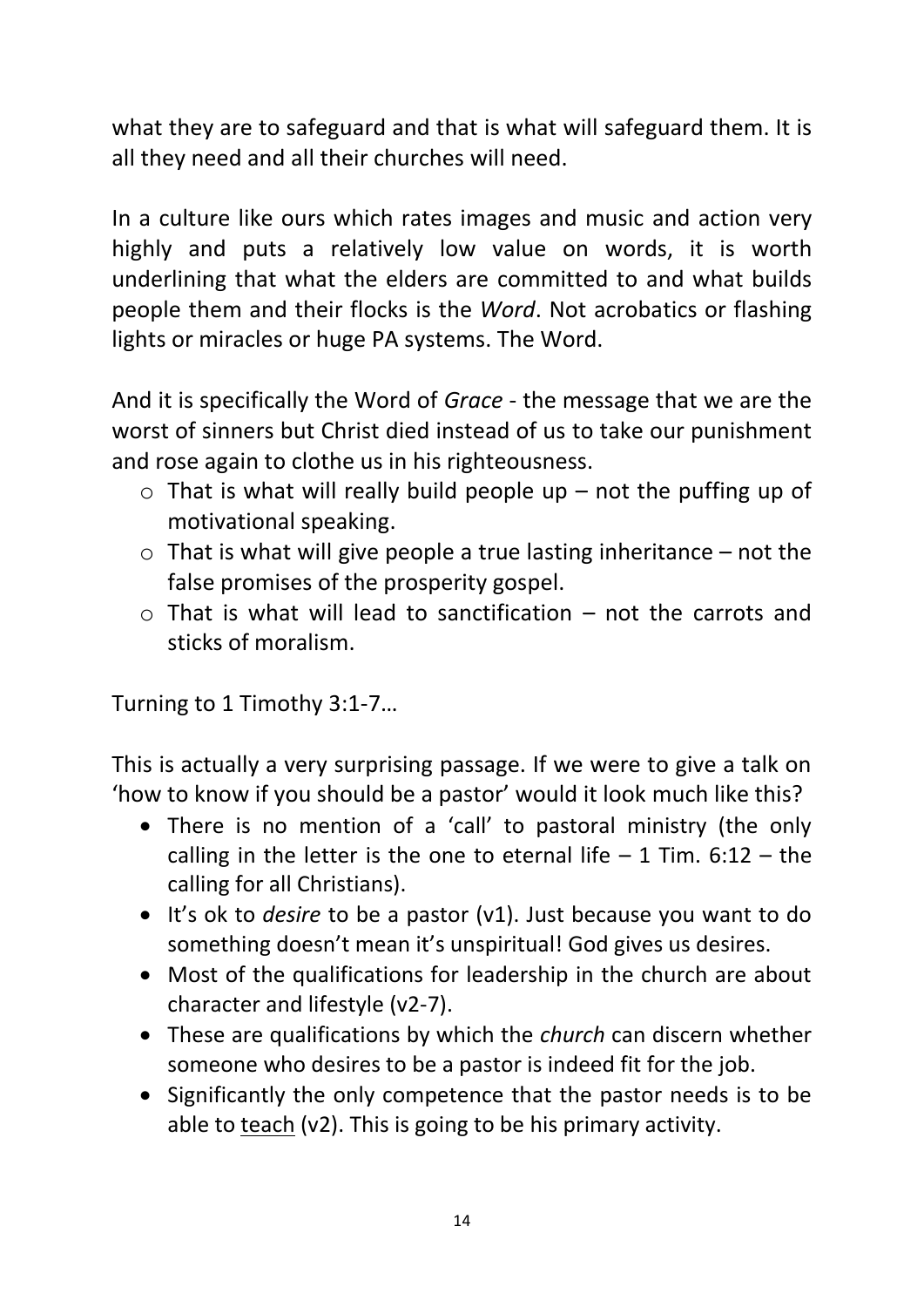Turning to 2 Timothy 4:1-5…

As Paul gets to the end of his earthly life and the task of passing on his ministry becomes most urgent he gives this incredibly strong charge:

*I charge you in the presence of God and of Christ Jesus, who is to judge the living and the dead, and by his appearing and his kingdom: (v1)*

Could he make it any stronger?! This is in the presence of the Creator God. This is in the presence of the one with eyes of fire, voice like roaring waters, double-edged sword coming out of his mouth, face like the sun in full strength, the one before whom the apostle John fell as though dead (Rev. 1:12-17). And *by his appearing*… He is coming soon. There is a Judgement Day. There is a tsunami of wrath coming on the earth. We are not to be playing games on Sunday morning. There is eternity at stake. So…

*preach the word (v2)*

Could the priority be any clearer? Preach the Word. The pastor-elder is not primarily a manager or marketer or motivator but a preacher.

But surely, we might say, things were simpler then? Surely in our postmodern multi-media context things are different? Now there is Youtube and Facebook and huge self-help sections in the bookshops? Surely there are more distractions now? Surely the televangelists have discredited preaching? Surely people were happier to sit and listen to sound preaching in Timothy's days? How does the passage continue?

*be ready in season and out of season; reprove, rebuke, and exhort, with complete patience and teaching. For the time is coming when people will not endure sound teaching, but*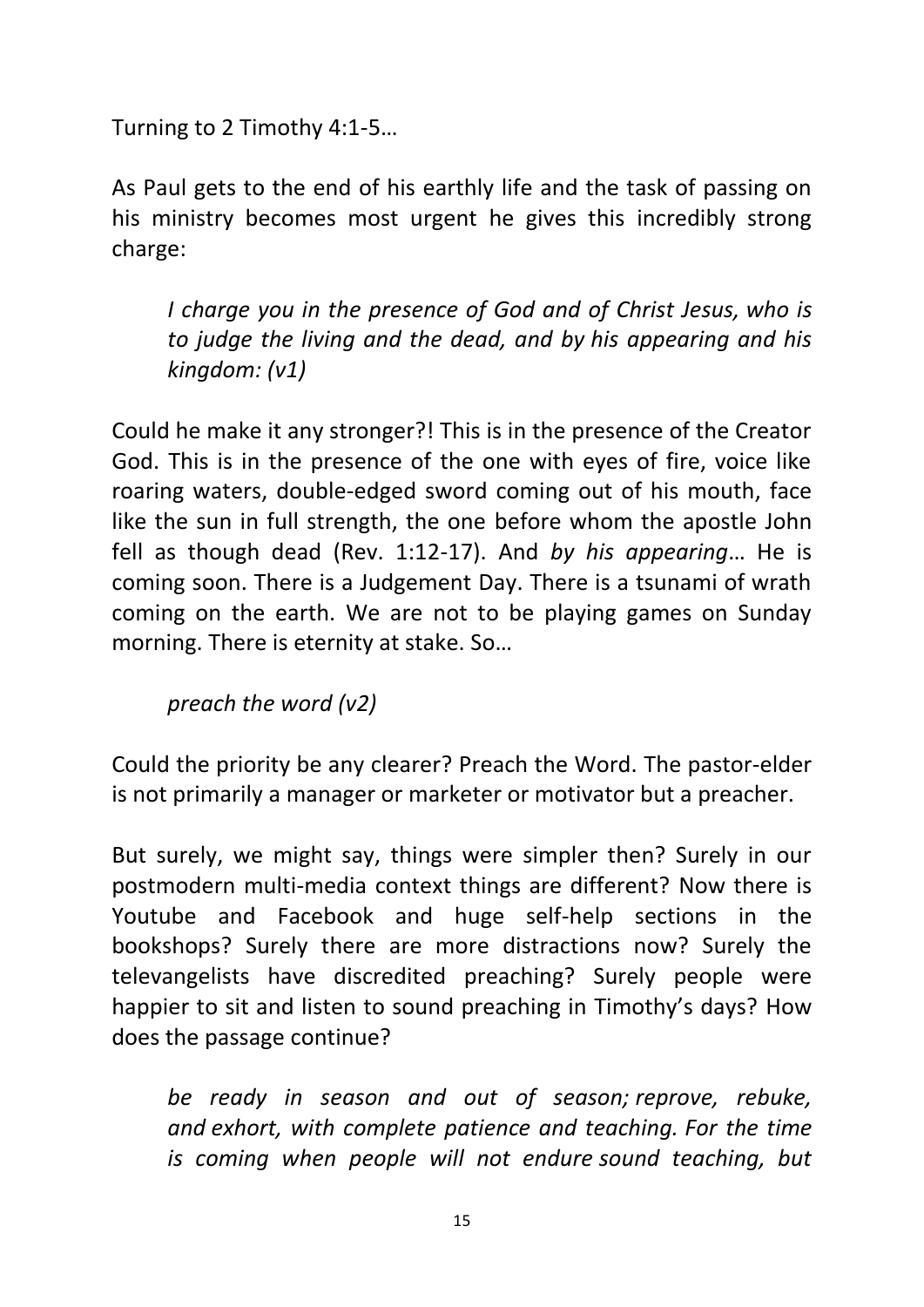*having itching ears they will accumulate for themselves teachers to suit their own passions, and will turn away from listening to the truth and wander off into myths. (2 Tim. 4:2-4)*

It was no different then. There have *always* been many challenges to the priority of faithful Bible preaching.

THE CHALLENGES

Hopefully we've made the case from the Scriptures that the priority is to preach the Word. Perhaps you're easily convinced of that. Perhaps we seem to have laboured the point. But the reason for

in reality it is very hard to keep the main thing the main thing going through the Bible evidence in some detail is that in reality it is very hard to keep the main thing the main thing. We might know that Word ministry is our first priority but on the ground, in the rough

and tumble of church life, it is very rarely kept as central and primary.

Looking at your own church or ministry…

- The schedule. Does the way that you or the senior minister spend your time reflect the priority of preaching? Is there sizeable time dedicated (and used) for study, reading, prayer and preparation?
- The accounts. Does the way that money is spent and resources allocated (staffing, buildings) reflect the priority of Word ministry?
- The gathering. When we gather for services or events or meetings what is the main focus? And what about the youth service and Sunday School and on missions and in discipleship? Is the preaching and teaching of the Word central?
- The plans. Looking at the strategic plans, goals, visions, and at week by week planning, is the mission of preaching the gospel the clear priority?